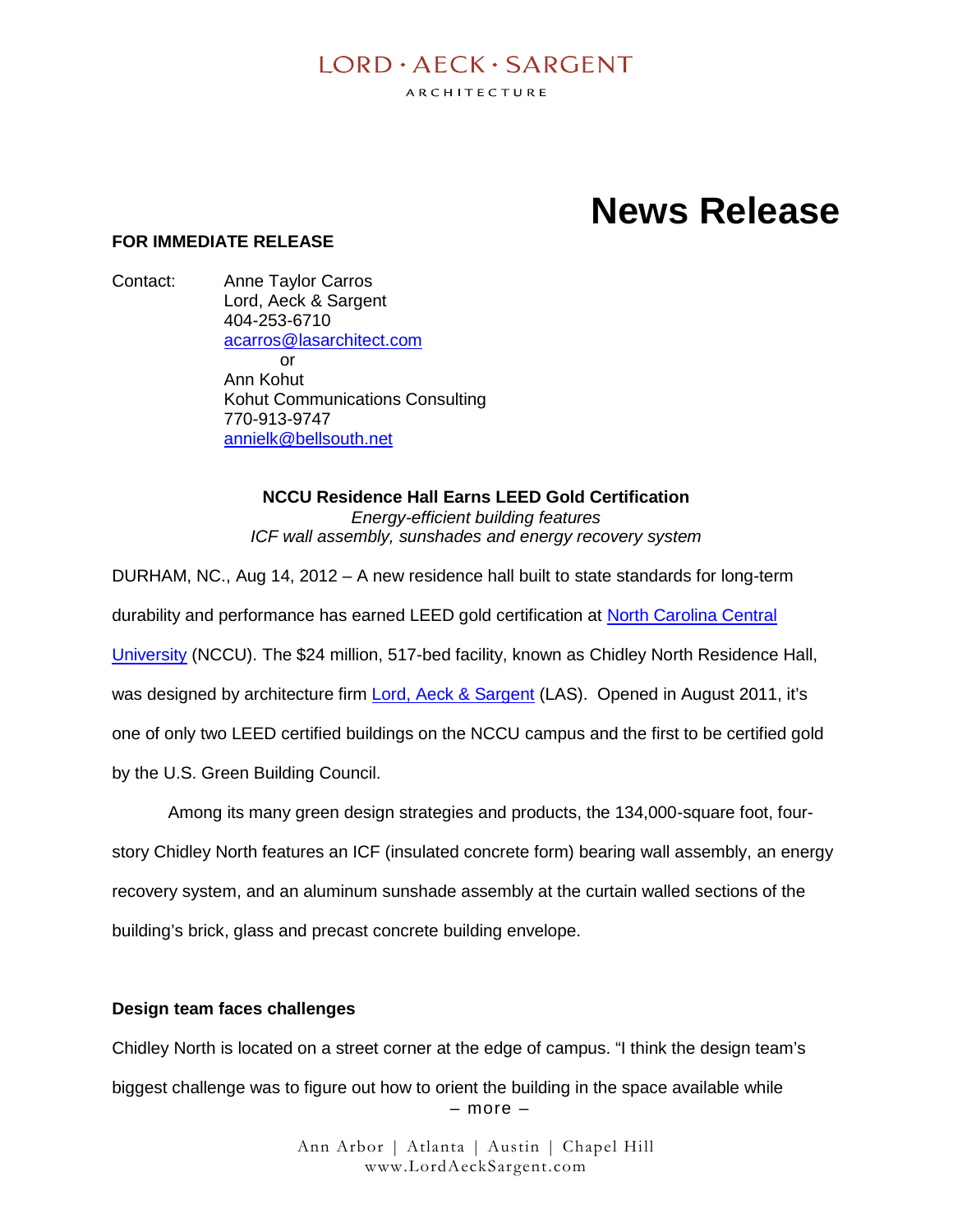meeting all of our programming needs and simultaneously ensuring that the structure wasn't too imposing and that it was aesthetically pleasing to the surrounding neighborhood," said Dr. Jennifer Wilder, an NCCU interim senior associate vice chancellor who, among other responsibilities, oversees campus residential life. "LAS worked hard to meet the challenge, and the result is a beautiful building; we get lots of compliments from the community."

The residence hall is a C-shaped structure whose inner exterior façade faces NCCU's Chidley Main Residence Hall, forming a courtyard used by students for relaxation, group activities and studying. The LAS design team was careful to retain two massive oak trees for shading a courtyard patio and part of the lobby area.

#### **Energy-saving approaches**

Wilder noted that she particularly likes Chidley North's sustainability aspects and the fact that it achieved LEED gold certification even though it initially targeted LEED silver.

Three approaches that the LAS design team pursued to help achieve energy efficiency included the ICF wall, sunshade assemblies and an energy recovery system.

"We looked at both ICF and more traditional concrete masonry exterior wall assemblies, and we went with the ICF approach for its insulating capacity, its expeditious construction assembly and its performance in a geographic area of the country where we see great variances in temperature," said Derek West, an LAS associate who served as the firm's project manager on Chidley North. "ICF is the most energy-efficient solution for the cost, and while it's a more expensive approach on the front end, it provides almost double the thermal insulation of concrete masonry with conventional insulation, and it will save money over the life of the building."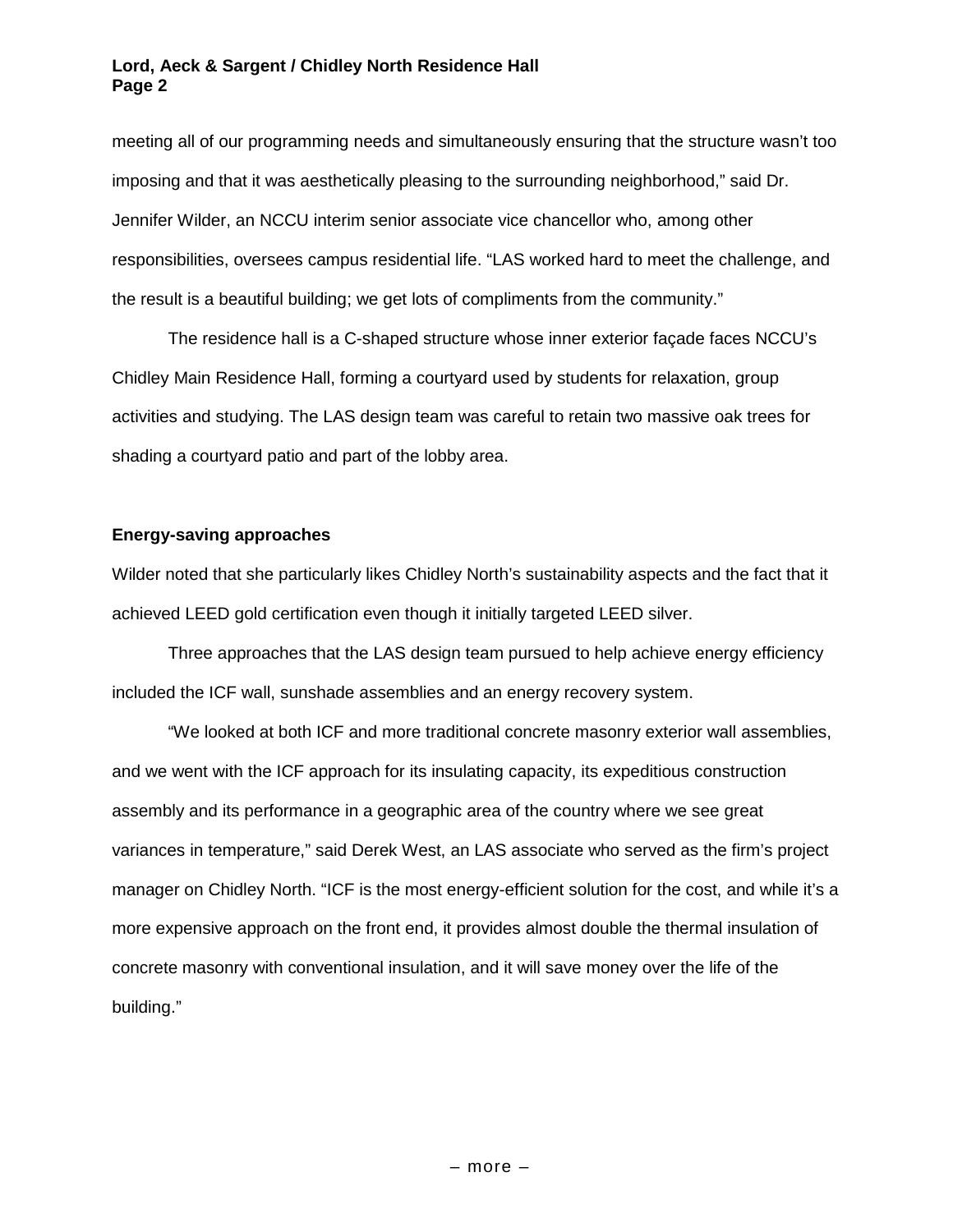The sunshade assembly at the curtain walled sections of the building is a custom assemblage of extruded aluminum shapes, perforated panels and pre-fabricated, sloped, horizontal blade extrusions. Punched windows are shaded by a pre-fabricated, sloped, horizontal blade extrusion and outrigger system. The punched window and curtain wall assemblies are thermally broken aluminum with high-performance insulated glazing.

The building's energy recovery system pre-treats outside ventilation air by recovering the embodied energy in the exhaust air. It reduces the difference between the outside and inside air temperatures and humidity levels by 50 percent. In addition, a high-efficiency chilled water plant in the basement provides cooling at a lower cost.

A zinc roof was chosen for its longevity. It is a vented, pre-weathered standing and flat seam roofing system designed to last 75 years or longer.

"I think we have a building that will be perfectly fine for the next 100 years," said Walter Lennon, NCCU Department of Design and Construction Services project manager. "The ICF walls, roofing system and overall structure and integrity of the building have resulted in a strong, sturdy facility built for the long term. Chidley North is designed to save energy, and it will pay off over time."

#### **Water conservation, low maintenance, recycling and green education**

Energy conservation is just one aspect of the building's design. Chidley North's design also incorporates a 28,000-gallon underground cistern to collect rainwater from the site, the building roof and all area drains. The cistern also collects and reclaims condensate returned from the building's HVAC system. Collected water is used for site irrigation.

Many building materials were selected for their low cost of maintenance. For instance, the building core and corridor walls are exposed polished architectural concrete masonry. "The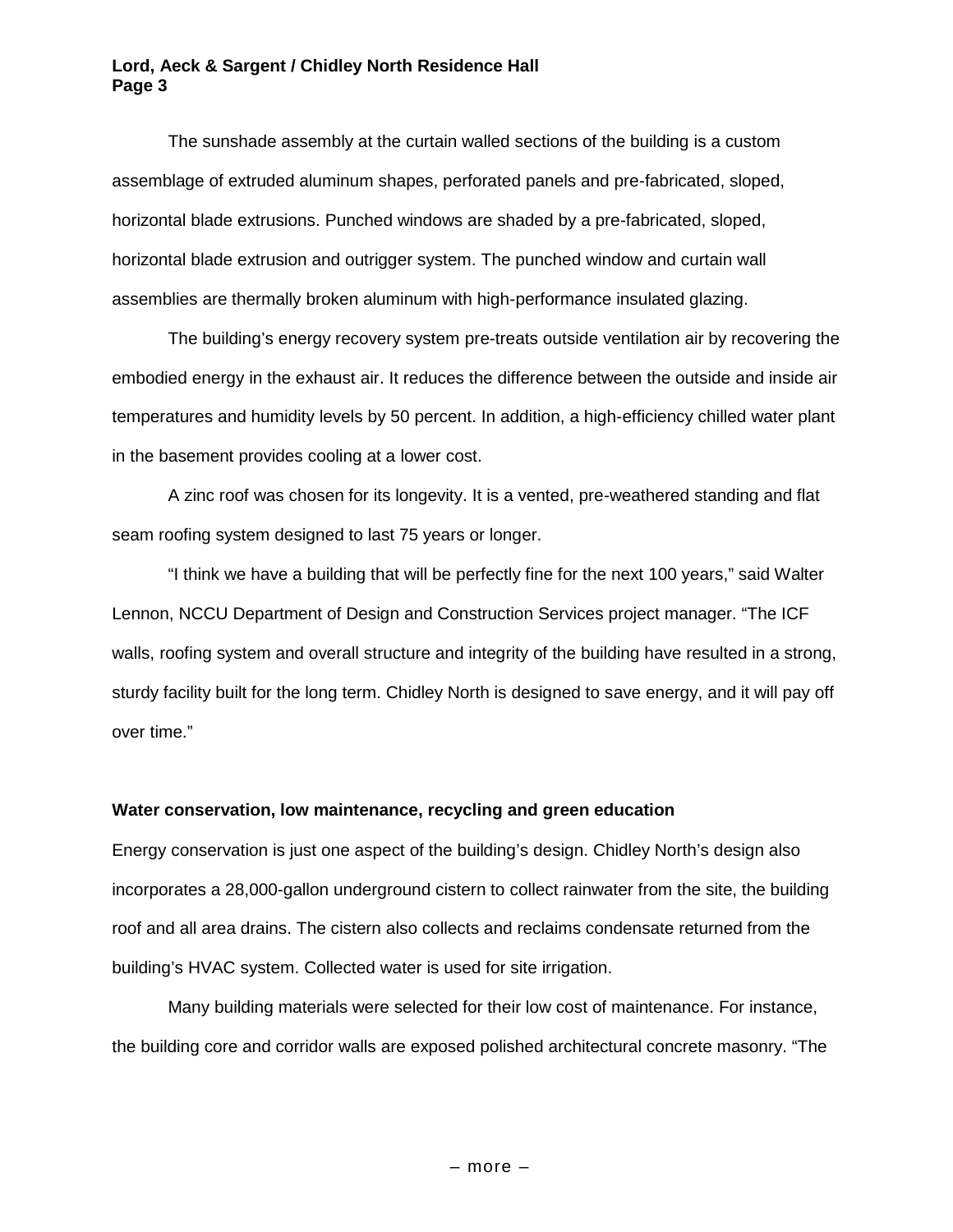#### **Lord, Aeck & Sargent / Chidley North Residence Hall Page 4**

walls look like terrazzo but should prove to be a low-maintenance finish in these high-traffic areas, which take a lot of abuse," West said.

The building floors are poured-in-place stained concrete, chosen again because they are a low-maintenance finish.

Recycling during and after construction was also a major consideration, with a very high 97 percent of construction waste – including a building torn down to make way for Chidley North – having been recycled.

Now that the building is complete, students are encouraged to use the recycling stations located on every floor. In addition, the building's housekeeping staff adheres to green housekeeping methods, and the building itself is used to educate students and members of the community in green building practices.

In awarding Chidley North its LEED gold certification, the US Green Building Council gave the building special "Innovation & Design Process" credits for exemplary performance in construction waste management, LEED green housekeeping, and green building demonstration.

#### **The building program**

Chidley North's main street-facing and courtyard-facing entrances – located in the center of the building's center wing – open to an expansive lobby with a two-story atrium. A second-floor mezzanine overlooking the lobby houses both a computer lab and a smart classroom. All floors include a full kitchen, study lounge and laundry room as well as the recycling station.

The student living spaces include 241 double-occupancy units, each with its own bathroom, 11 single units for resident advisors, and six ADA-accessible suites, each with two double-occupancy rooms and a single bath.